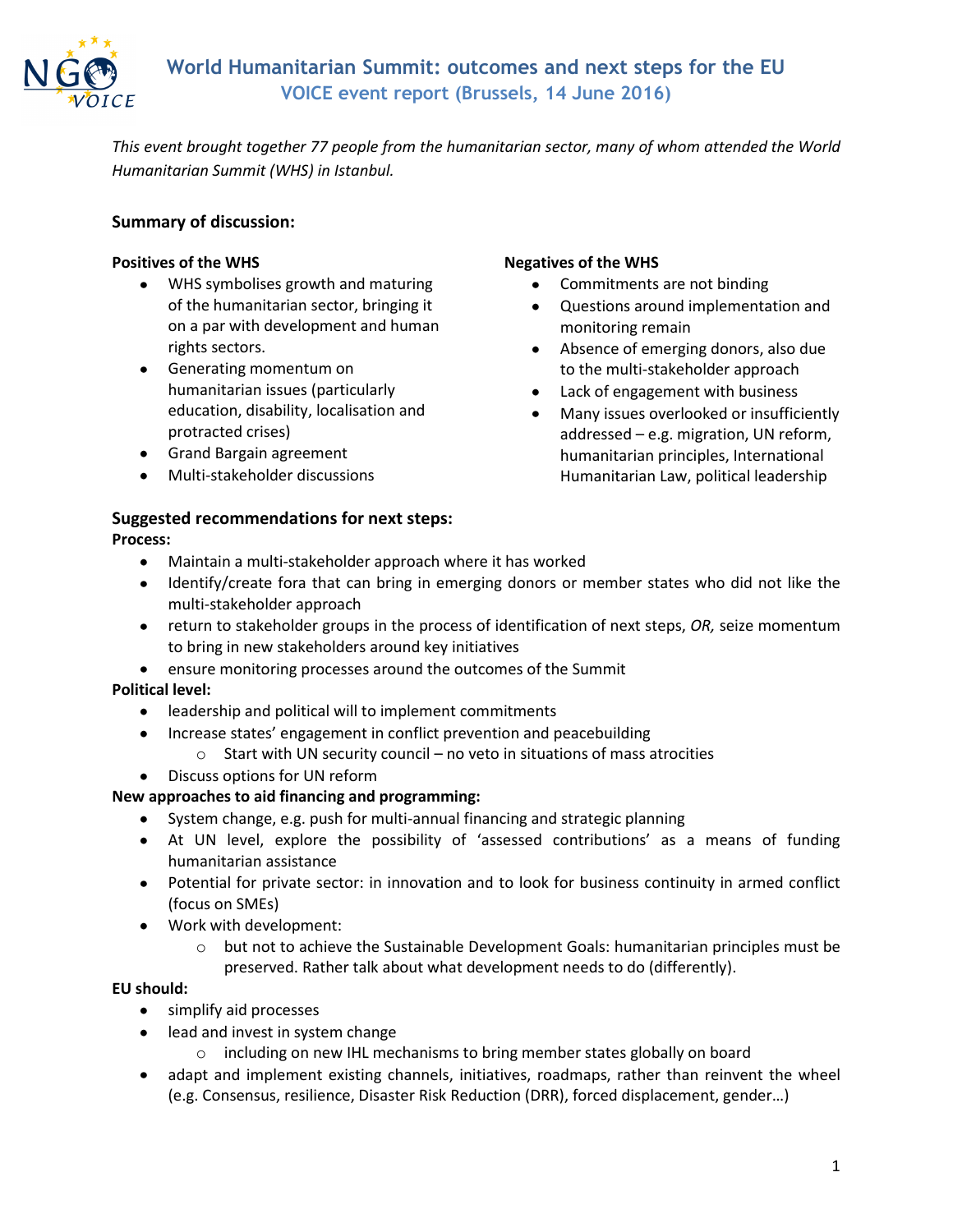**VOICE President Nicolas Borsinger** opened up the panel discussion by outlining VOICE's commitment to the WHS over two years and referring to [his speech at the Summit,](http://www.ngovoice.org/documents/NB%20WHS%20speech%20complete.pdf) stressing the importance of assessing problems in the humanitarian sector so as to address them based on their priority. The moderator **Gie Goris** then introduced the panel and led into a discussion on the successes and failures of the Summit.

**THE PANEL GENERALLY** agreed that the WHS was successful in generating discussion around various humanitarian issues, including education, protracted crises and disability. The Grand Bargain agreement is considered by many the major success of the Summit, though it was pointed out that it was but one aspect of the WHS and a broader humanitarian financing discussion. All panellists were critical of the fact that while the Summit led to many commitments being made, these are non-binding and questions around implementation and monitoring remain.

**Florence Daunis**, VOICE Board Member and Deputy Executive Director at **Handicap International**, argued that a major success of the process leading to the WHS was the push for collective thinking which created innovative opportunities to build new dynamics around forgotten issues. Yet there are some major shortcomings: namely the absence, or low participation, of emerging donors such as Saudi Arabia and China, and the structure of the Summit itself which put the business sector in one corner and NGOs in another, effectively maintaining existing siloes instead of encouraging a multi-stakeholder approach.

**Anke Reiffenstuel**, Deputy Head of the Division of Humanitarian Assistance and Humanitarian Demining at the **German Federal Foreign Office** in Berlin, saw the consultation process as a great opportunity to communicate what needs changing in the system and to put relevant issues on the table. Although some had considered the WHS as a "talk shop", it should rather be understood as an appeal to ambitiously implement the commitments made. This point was later picked up in the panel discussion, where some participants criticised the fact that discussion at the Summit itself bordered on boring, as most panels were composed of people who already agreed. In the follow-up of the summit, Ms Reiffenstuel stressed the value and importance of maintaining a multi-stakeholder approach to put the commitments into practice.

According to **Jules Frost**, **Medair**'s International Director, it was perhaps too early to discuss outcomes, though education and persons with disabilities were clear winners: education is now seen as a humanitarian need, and the [humanitarian disability](http://humanitariandisabilitycharter.org/) charter garnered much attention at the Summit. Other issues were discussed during the 2-year process leading to the WHS, but then lost momentum, such as urban response and public-private partnerships. One of the big objectives of the summit was to bring outsiders to the table in an inclusive dialogue and integrate them into the humanitarian "ecosystem". But the WHS didn't manage to get many non-traditional donors involved due to the multistakeholder structure of the Summit which failed to address governments sufficiently. As a result the engagement of the P5 and G77 as well as many other states was lacking. The need for UN reform was another issue which was not addressed in the Summit. Ms Frost also identified a lack of traction on the humanitarian principles and on International Humanitarian Law (IHL), and noted that Internally Displaced Persons (IDPs)/refugees issues were somewhat left out – or rather left waiting until the upcoming September 2016 Refugee Summit.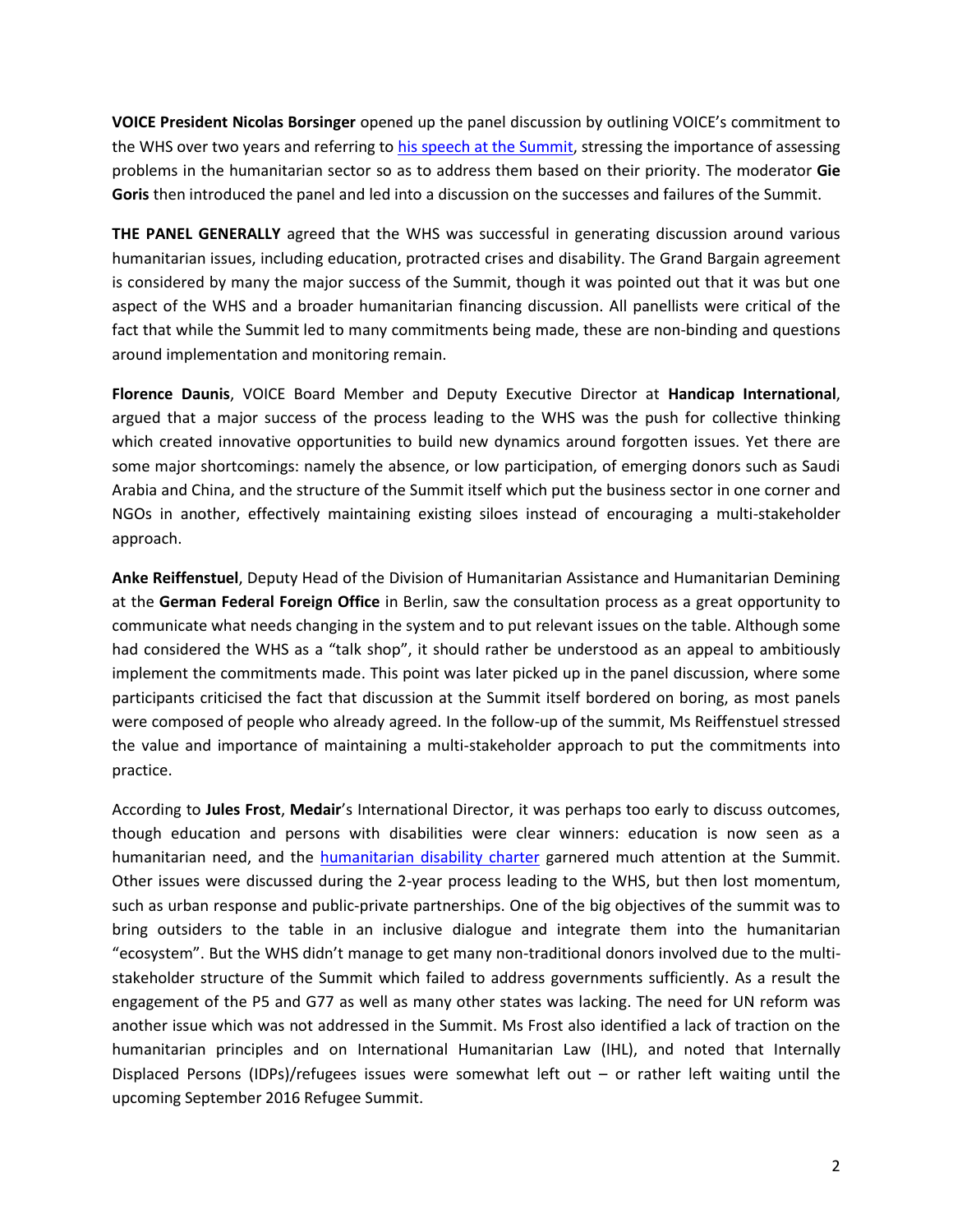**Dr Hugo Slim**, Head of Policy at the **International Committee of the Red Cross** (ICRC) in Geneva, added protracted crises to Ms Frost's list of winners and argued that the WHS process continued the ongoing recognition that respect for IHL is a global political issue. He agreed that progress on this still needs to be made and a process to do this needs to be developed further. On the positive side, the WHS generated a new understanding of humanitarian action as part of a long-term process. However, he was concerned that humanitarian action tends to get lost in other UN priorities, especially development. He agreed with Ms Reiffenstuel on the importance of system change, highlighting the need for multi-year financing and strategic planning in particular to fix both short- and long-term issues.

The discussion then turned to the main **challenges and follow-ups to the Summit that the EU and other big players need to address**, and what issues they should focus on. The panel agreed that political will and leadership are needed to turn the commitments into a reality. In particular, the EU is in a position to lead the way and invest into systemic change, which might include the creation of new mechanisms for member states in relation to IHL, or to bring on board other member states in relation to other humanitarian commitments. The general consensus was that it would be challenging to "move from ambition to action", as Dr Slim put it.

Ms Frost identified **three points of action to improve humanitarian assistance** in the aftermath of the Summit. Firstly, she stressed the importance of states' engagement in conflict prevention and peacebuilding to prevent crises from escalating and generating more humanitarian needs, and secondly called for a discussion on a UN reform and what it could look like. Thirdly, she argued that 'assessed contributions' from the Member States' (MS) to the UN as a means of funding impartial humanitarian action (which would be a system of obligatory contributions similar to how UN funding for peacekeeping works) could go a long way to de-politicise and de-instrumentalise humanitarian action.

Her points were picked up by Ms Daunis, who reiterated that states need to concretely engage in the resolution of conflicts, particularly in the UN Security Council, e.g. by explicitly saying they will not use their veto in situations concerning mass atrocities (France is the only country to have done so). She also called for a simplification of the aid process, saying that the Grand Bargain was a first step but donors needed to ensure humanitarian actors could focus their energy on delivering aid, instead of financial audits and admin. Mr Slim was inclined to agree, but saw problems with the implementation of this as donors have a right to know how money is being spent.

Seizing the topic of a multi-stakeholder approach, Mr Goris steered the discussion towards the **involvement of the private sector** in the WHS and humanitarian action, wondering aloud at the absence of private actors throughout most of the Summit and during this event.

Several panel members took different approaches to the inclusion of multiple stakeholders in the process. Ms Reiffenstuel proposed that the post-WHS months should be used for stakeholders to discuss outcomes and commitments within their groups and identify next steps. She acknowledged the risk of retreating into siloes, but argued that taking into consideration the relevant mandates of the various actors was a useful step before returning to multi-stakeholder discussions for the actual implementation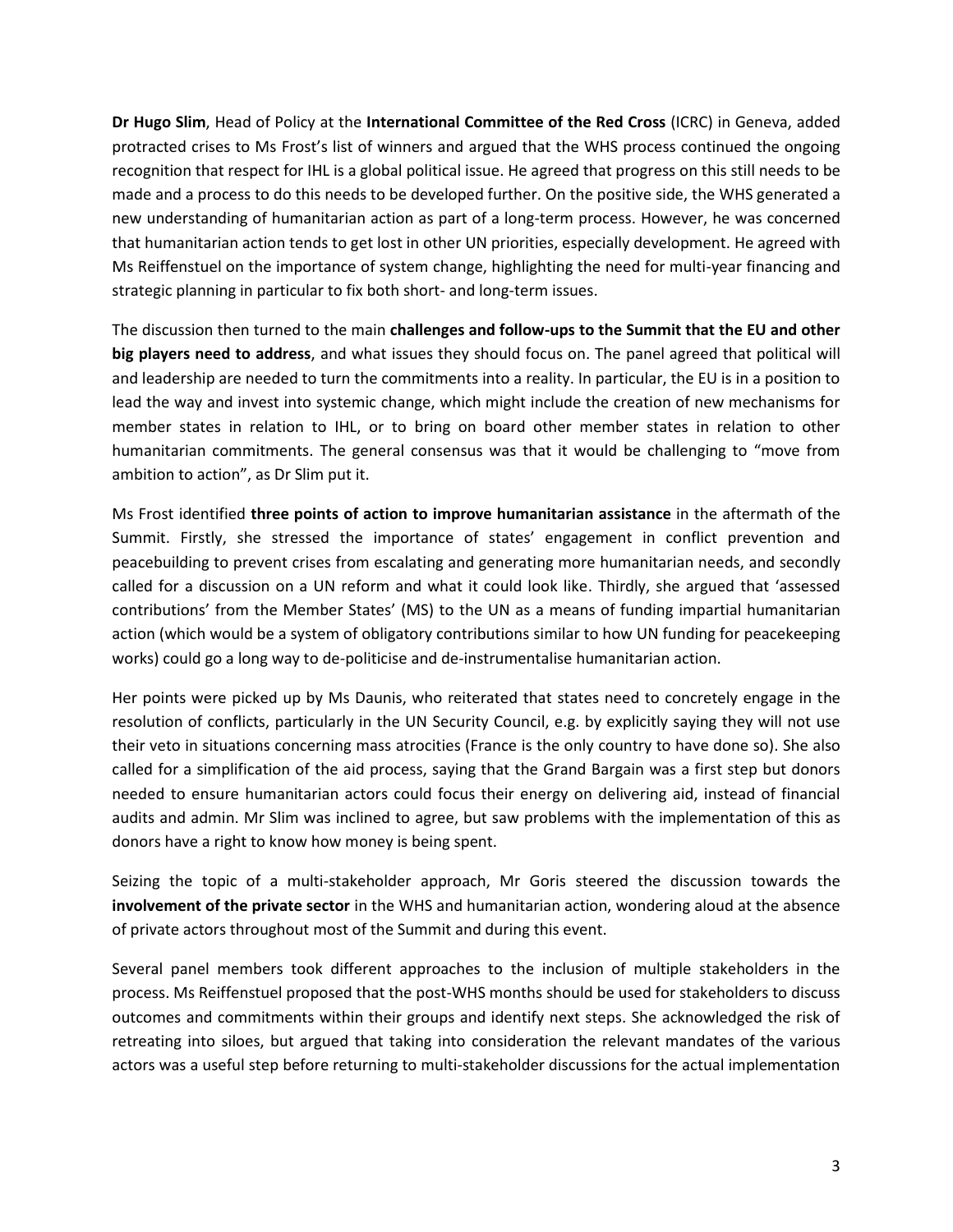of the Summit. Ms Daunis, on the other hand, suggested seizing the momentum to bring more stakeholders to the table.

The panel welcomed the fact that dialogue did take place prior to the WHS although opportunities to mix were lacking at the Summit itself. Ms Daunis felt the discussion seemed to centre more on the private sector's capabilities in replacing (inter)national NGOs as humanitarian actors, rather than on collaboration. Ms Reiffenstuel suggested this might stem from confusion or disagreement within the humanitarian sector as to what role to expect from the private sector in humanitarian contexts. Consequently, further dialogue is needed on working with the private sector. Dr Slim highlighted the example of insurance companies being vital in crisis situations. The main area for potential contribution and collaboration from and with the private sector was in innovation and in ensuring as much as possible business continuity in areas of armed conflict. However, some perceive global reputational risks to working with large international companies, which is another reason why engaging with local small and medium-sized enterprises (SMEs) might be more interesting.

In the following **Q&A with participants**, the question was raised whether the **private sector** can ever be a genuine partner to humanitarian aid despite having a fundamentally different goal of generating profit. The agreement was that public-private partnerships could be beneficial, and a focus on bringing innovation to specific contexts and projects was the best approach. However, these partnerships can be difficult to promote without the support from donors. The [Humanitarian Networks and Partnerships](http://www.hnpw.org/)  [Week,](http://www.hnpw.org/) now in its second year, was highlighted as a platform to bring the public and private sectors together. At the Summit itself an information platform/website was also launched for private companies to register their interest.

**On the long-term success of the Summit:** A senior representative from the European Commission likened the WHS process to Sisyphus, saying that the process had to keep going or risk rolling back downhill. As the very first humanitarian summit, it shows that the humanitarian sector has reached age and is now on par with development and conflict; and will keep growing to maturity. Monitoring is essential to achieve the change hoped for. Others agreed that humanitarian aid had come a long way and the Summit was a confirmation of the progress in the last decades.

Another participant said that the successes of the Summit would have to be discussed in 2-3 years, once it becomes clear whether the WHS had generated momentum for change. Some of the failures on the other hand are already apparent, for instance responsibility for conflict and risk sharing disappeared from the agenda. There was a clear focus on commitments but that is not enough, especially since many organisations just translated their strategic objectives into commitments. Perhaps these shortcomings were due to a lack of strategy that is still apparent: weeks after the Summit, no monitoring process or implementation plan has been decided. Someone shared their observation that there is a tendency after the summit to start new multi-stakeholder initiatives. Post-WHS, they wondered whether it would not be most efficient to use and adapt existing EU channels, initiatives and roadmaps, rather than trying to re-invent the wheel.